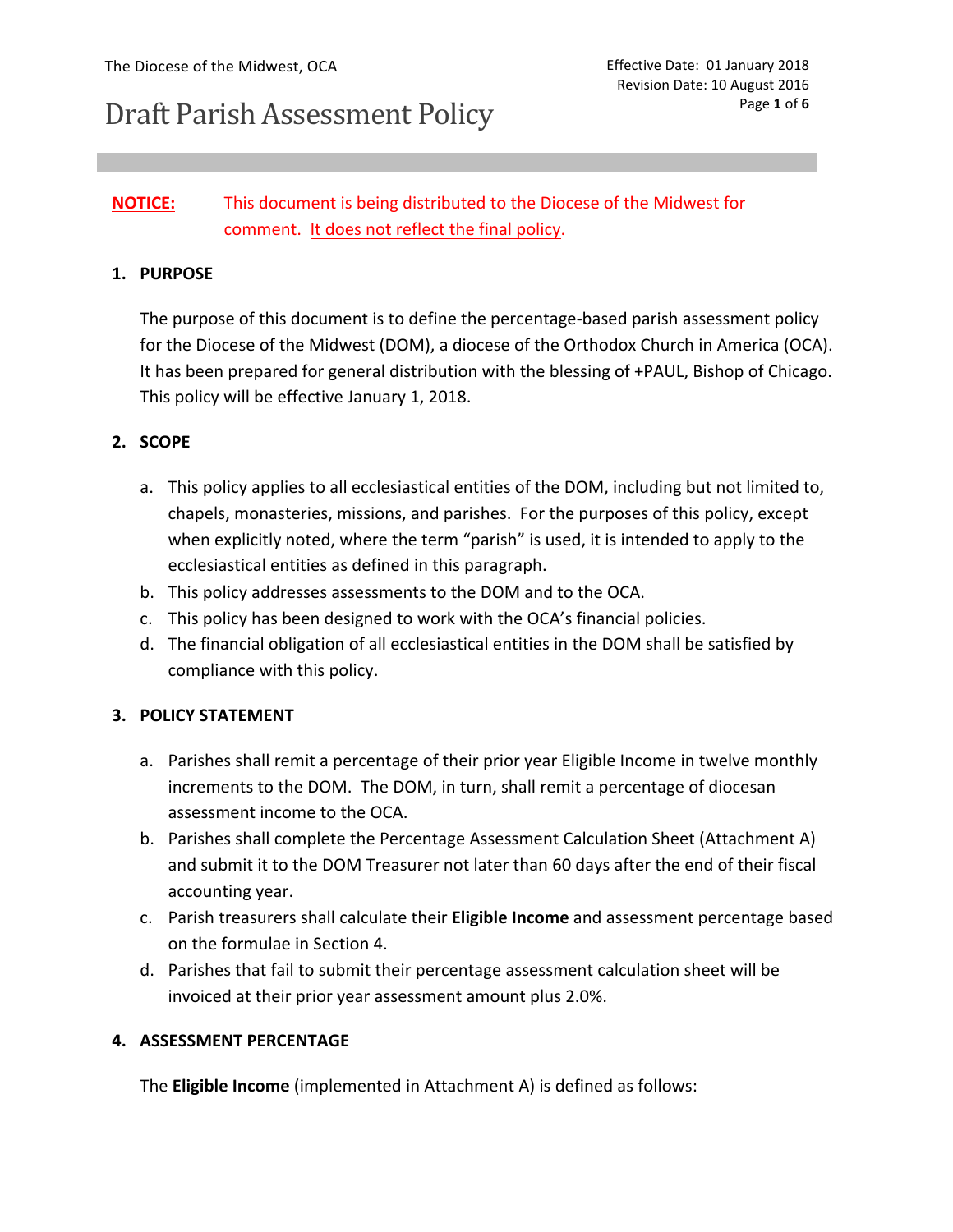Eligible Income = Total Prior Year Gross Income from all sources minus the sum of the following:

- Capital Campaign Contributions (Building Fund)
- Donor Restricted Contributions (not for normal operations)
- Pass-Through Recorded Income (only if recorded to income)
- Chartable Expenses
- Investment income recorded to respective Restricted Fund (noted above)

(See Section 5 DEFINITIONS for a further explanation of these terms).

For an established parish (as of January 1, 2018) the Baseline Assessment Percentage (AR) shall be the ratio of its 2017 Diocesan Assessment to its 2017 Eligible Income:

2017 AR = (2017 Diocesan Assessment) / (2017 Eligible Income)

In 2018 the current year percentage (CYP) that shall be applied to the prior year Eligible Income shall be based on the baseline assessment percentage and determined as noted below:

Thereafter, the current year percentage (CYP) that shall be applied to the prior year Eligible Income shall be based on the prior year percentage (PYP) and determined as follows:

- If the PYP was between 8% and 12%, then  $CYP = 10\%$
- If the PYP was less than 8%, then  $CYP = PYP + 2\%$
- If the PYP was greater than 12%, then  $CYP = PYP 2\%$

(The initial PYP shall be the 2017 AR).

For new parishes (after January 1, 2018), the initial percentage shall be established by the DOM Mission/Parish Development Committee (see Section 6 (c) (ii)).

#### **5. DEFINITIONS**

**Gross Income** – All forms of income received by the parish, whether donations or dues, including stocks and bonds valued as of the date of donation. In-kind donations (non-cash) are excluded. Other examples include net income from cemetery, bookstore, candle stand,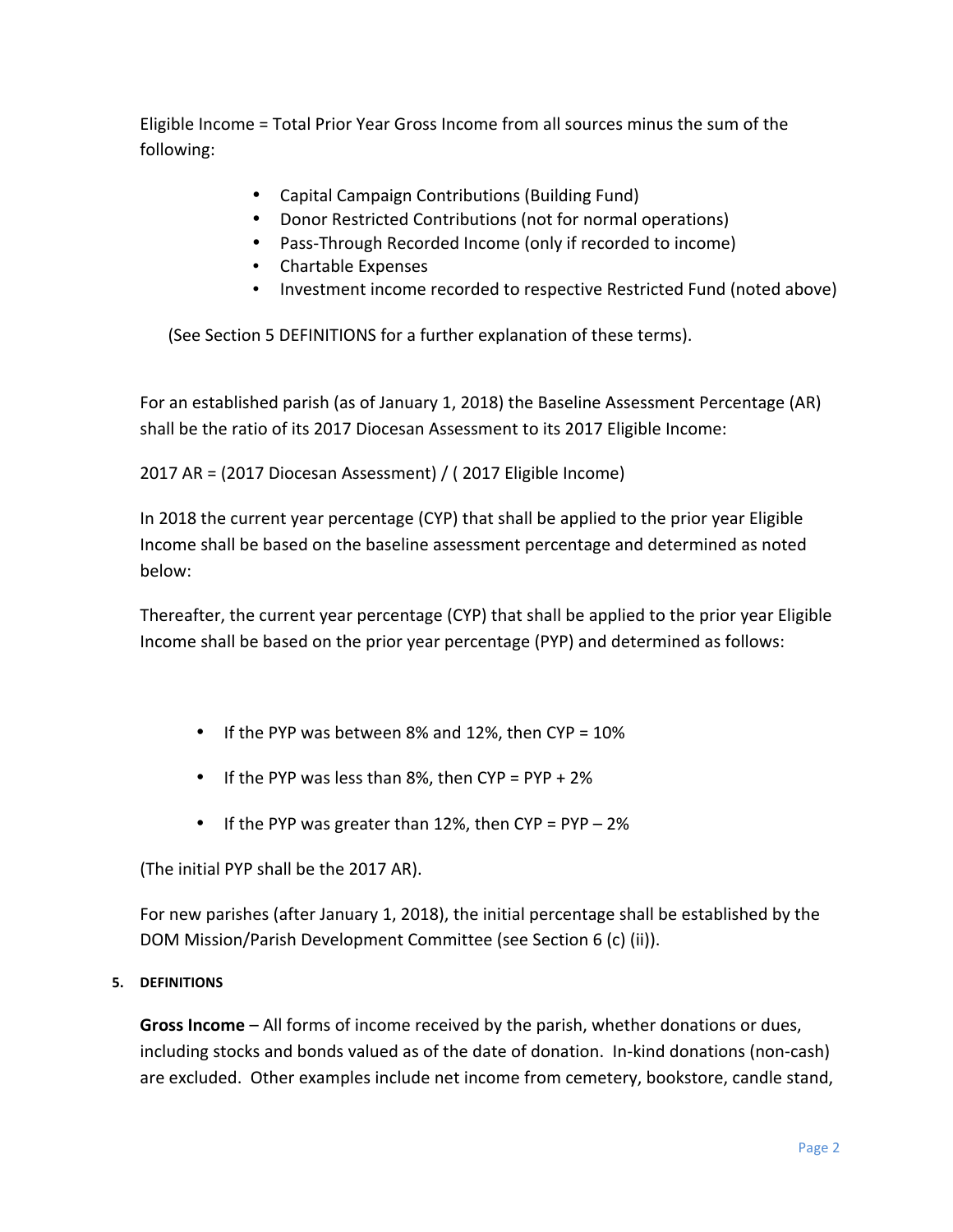fundraising, rental activities, and all other sources of income. Funds received from a loan are not considered to be part of gross income.

**Capital Campaign Contributions** – Contributions to the parish for the acquisition of land or buildings, or the MAJOR restoration (at least 40% of the cost of the asset) of current worship or fellowship facilities. Mortgage payments are excluded (considered to be normal operating expense); however, restricted donations specifically to pay down a mortgage are eligible capital campaign contributions.

**Donor Restricted Contributions –** Contributions to the parish for the acquisition of donor specified items (e.g., to beautify the church) and for specific items or activities, including donor contributions for an external charity. Although donated funds may be specified for utilities, repairs, or other operating expenses, these donations are NOT considered Donor Restricted Contributions under this policy.

**Board Directed Fund** – The transfer of funds from general operating resources in support of any restricted fund or project are NOT considered Donor Restricted Contributions under this policy.

**Pass Through Income** – The transfers of capital, if the transfer-in was considered income to the parish, or cash for convenience of organizations or parishioners and the disbursements do not result in a material benefit to the parish.

**Charitable Expenses** – Expenses paid out to an external charity over and above any amount collected for the charity.

## **6. RESPONSIBILITIES**

- a) DOM Diocesan Council
	- i. Receives and, if necessary, acts upon compliance issues brought to its attention by the Treasurer and/or Finance Committee.
	- ii. Reviews the effect of this policy on Diocesan income and the support of the OCA.
	- iii. Initiates revisions to this policy, as needed.
	- iv. Specifies the "Special Needs" parishes, missions, and chapels.
- b) DOM Finance Committee
	- i. Reviews and modifies, as required, transitional percentages as the program evolves.
	- ii. Determines the impact of "Special Needs" decisions.
	- iii. Processes recommendations to the Diocesan Council on parish percentage appeals submitted by the Dean of the parish.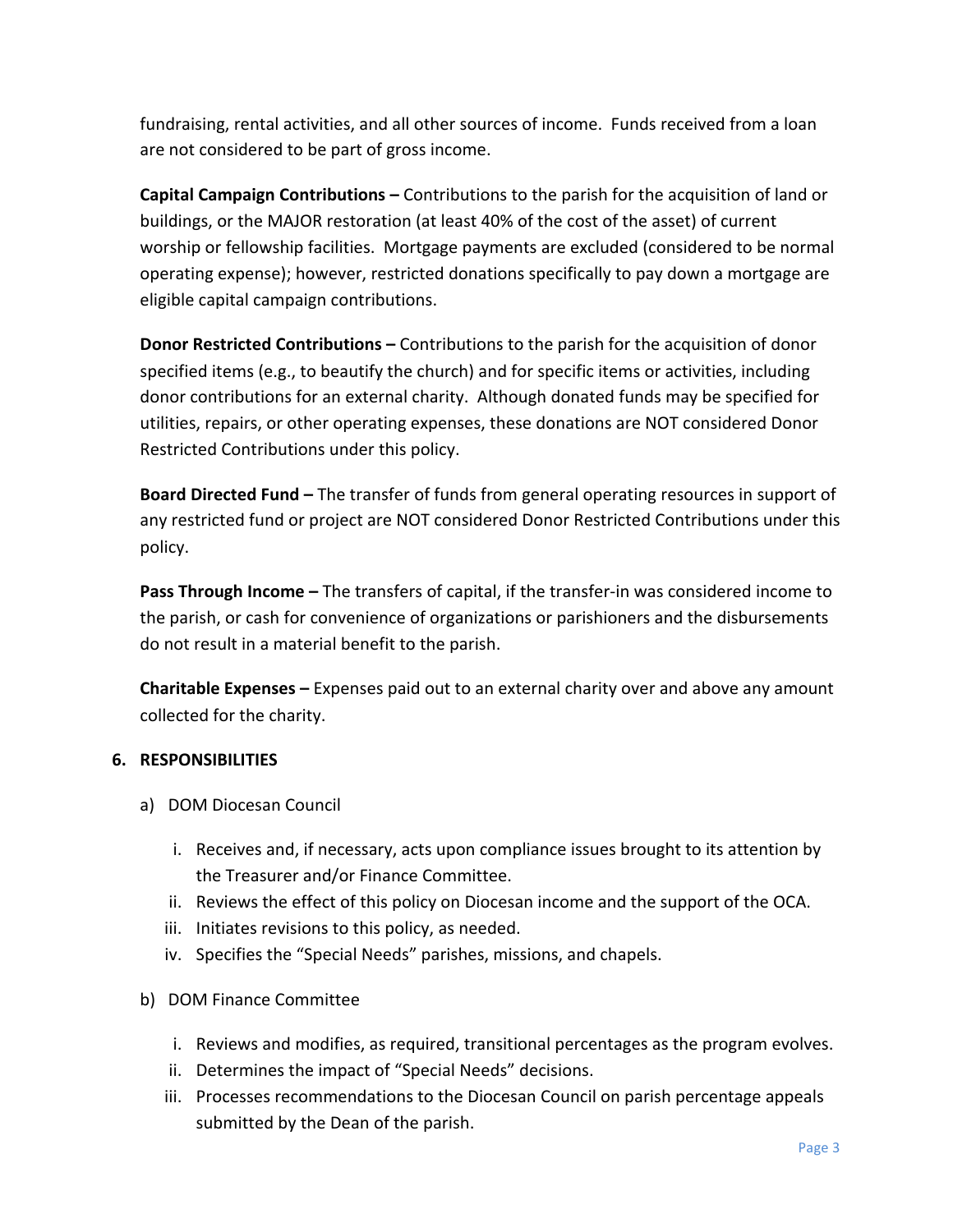- iv. Monitors the percentage assessment program.
- v. Monitors the impact of the program on parishes.
- c) DOM Mission/Parish Development Committee
	- i. Monitors the impact of the program on missions.
	- ii. Establishes the assessment percentage for a new mission/parish and the date the percentage will begin to apply.
	- iii. Determines the training needs of missions.
	- iv. Recommends percentage adjustments for missions with special problems.
- d) DOM Treasurer
	- i. Coordinates and implements this policy in a consistent manner.
	- ii. Supports and trains parish treasurers on this policy.
	- iii. Assigns parish percentage assessments.
	- iv. Remits assessment to the OCA on a monthly basis.
	- v. Records and monitors the collection of parish assessments.
	- vi. Reviews parish financial reports for compliance with this policy.
- e) DOM Deanery Dean
	- i. Confers with parish rectors when assessments are not remitted in a timely manner.
	- ii. Reviews any parish appeals and forwards those requiring action to the DOM Finance Committee.
- f) Parish Treasurer
	- i. Complete the Percentage Assessment Calculation Sheet (Attachment A) and submits to the DOM Treasurer not later than 60 days after the end of the parish's fiscal accounting year.
	- ii. Remit the monthly assessment to the Diocesan Office before the  $20^{th}$  day of the following month.
	- iii. Prepare fiscal year-end financial reports in accordance with this policy, and submits to the DOM Treasurer.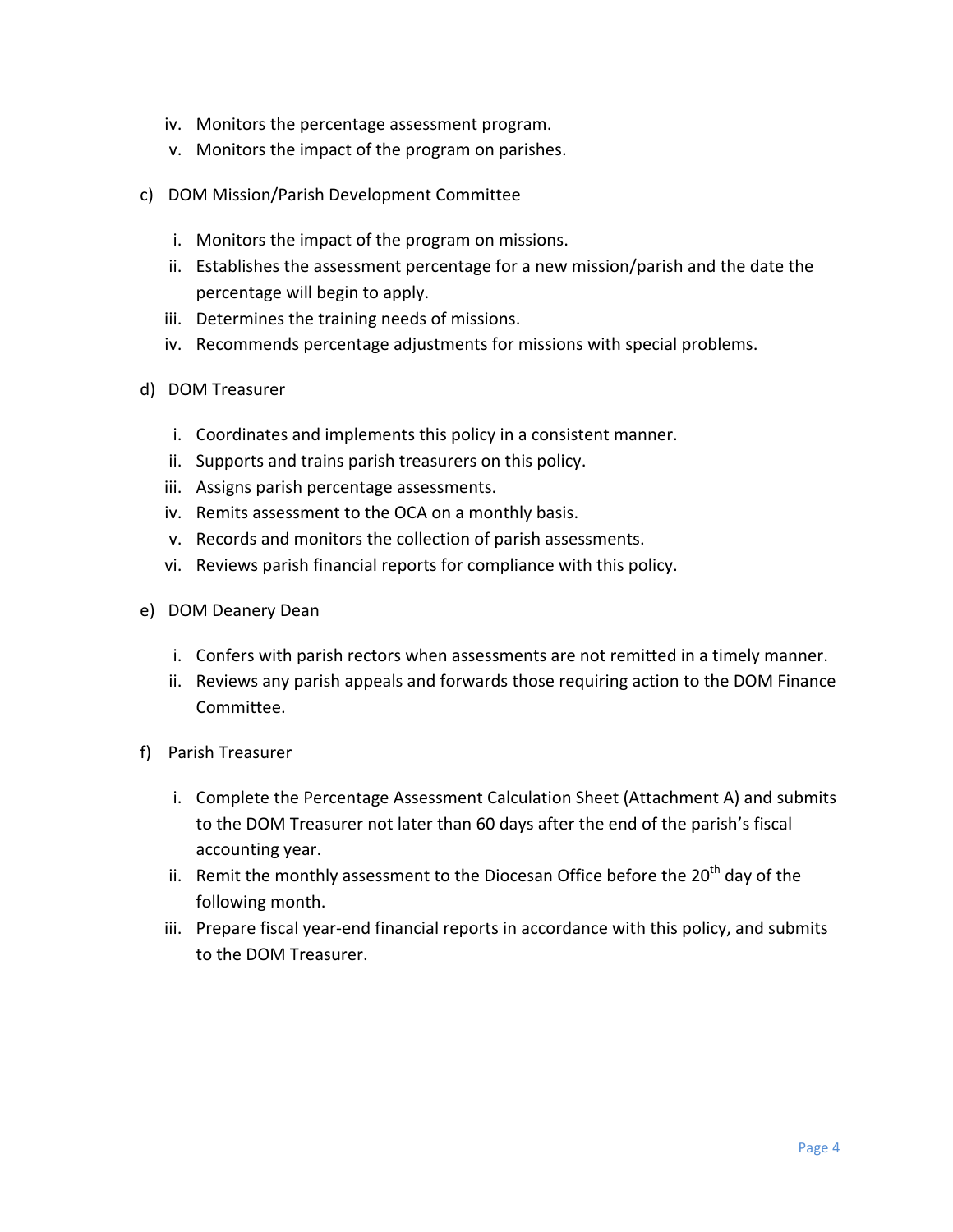## Attachment A - Percentage Assessment Calculation Sheet

Microsoft Excel file available on the Diocese of the Midwest web site

|                   | <b>Percentage Assessment Calculation Sheet</b>                      |         |                              |
|-------------------|---------------------------------------------------------------------|---------|------------------------------|
|                   | 2017 Base Year Assessment                                           |         |                              |
|                   | Description                                                         |         |                              |
| Line 1            | 2017 Gross Income (from all sources)                                | 0.00    |                              |
|                   | Less 2017:                                                          |         |                              |
|                   | Capital Campaign Contributions plus Investments income if recorded  |         |                              |
| Line <sub>2</sub> | into the Restricted Fund                                            | 0.00    |                              |
|                   | Donor Restricted Contributions (donor has specified use) plus       |         |                              |
| Line 3            | Investments income if recorded into the Restricted Fund             | 0.00    |                              |
|                   | Other one time Restricted Donations (must not be for normal         |         |                              |
| Line 4            | operating expense)                                                  | 0.00    |                              |
|                   | Pass-Through amount recorded for convenience of parishioners and    |         |                              |
| Line 5            | not intended for Parish expenses (only if recorded in Gross Income) | 0.00    |                              |
| Line 6            | Total Adjustments to Income (Lines 2 through 5)                     | 0.00    |                              |
| Line 7            | 2017 Net Operating Income (Line 1 less Line 6)                      | 0.00    |                              |
|                   | Less 2017:                                                          |         |                              |
| Line 8            | Charitable Expenses over and above donor contributions              | 0.00    |                              |
| Line 9            | 2017 Eligible Income for Assessment Calculation                     | 0.00    |                              |
| Line 10           | 2017 Annual Diocesan/OCA Assessment Amount                          | 0.00    |                              |
| Line 11           | 2017 Calculated Diocesan/OCA Percentage Assessment Percent          | #DIV/0! |                              |
| Line 12           | 2018 Diocesan/OCA Percentage Assessment Percent                     |         | $\leftarrow$ Percentage TBD* |
|                   | Annual Diocesan/OCA Assessment Amount (Line 9 times Line 12)        | 0.00    |                              |
| Line 13           |                                                                     |         |                              |

\*If 2017 assessmant rate (Line 11) is greater than 12%, then current year percentage (CYP) = previous year percentage (PYP) – 2%